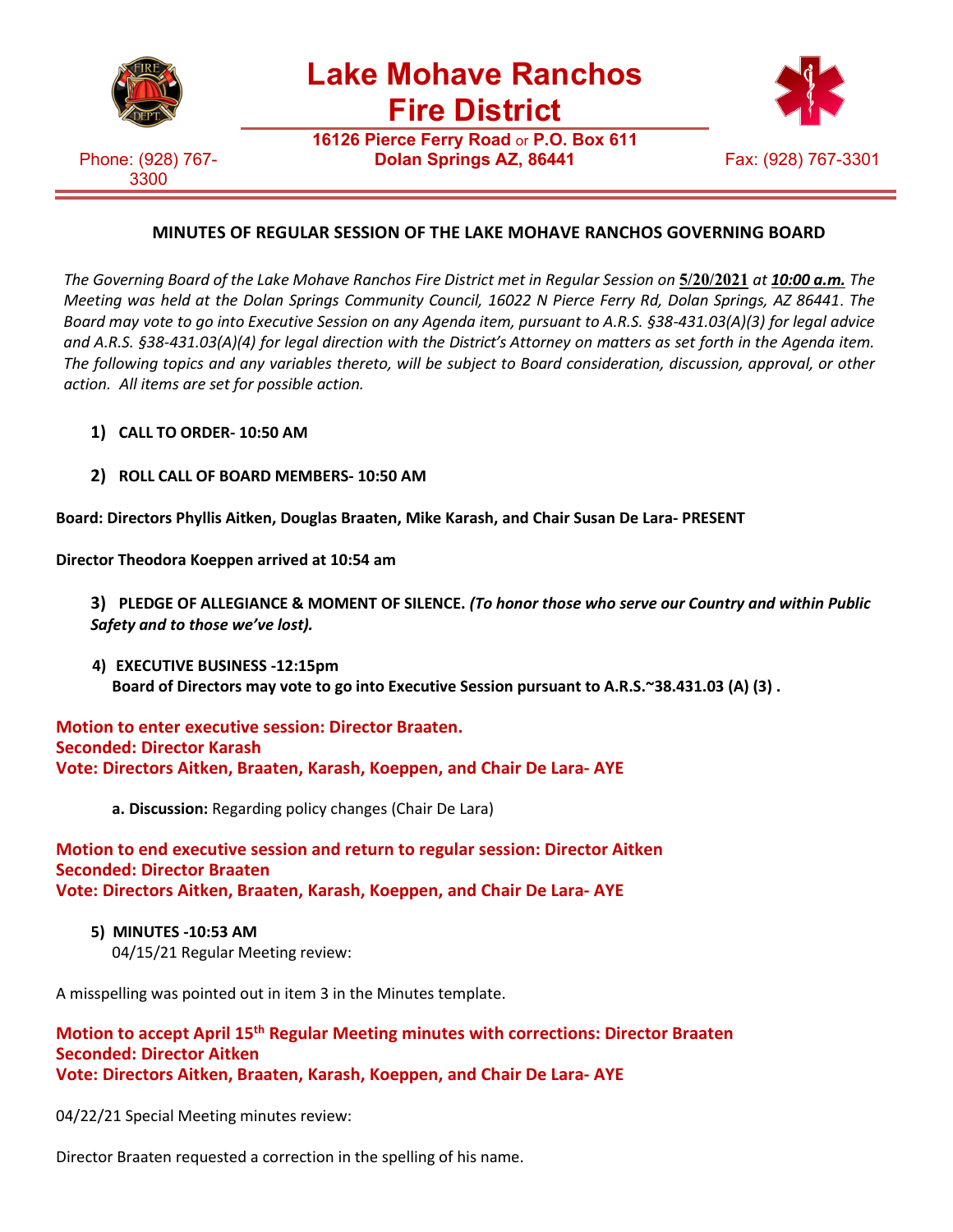## **Motion to accept April 22nd Special Meeting minutes with corrections: Director Braaten Seconded: Director Aitken Vote: Directors Aitken, Braaten, Koeppen, and Chair De Lara- AYE. Director Karash- ABSTAINED**

#### **6) FINANCIALS 11:03 AM**

Gabe Buldra attended via phone call to give his financial report for the month of April.

Mr. Buldra was pleased overall with the financials for April.

Overall operating expenses this year to date is \$713,018, which is under budget by \$155,091.

Director Braaten asked to clarify payroll, and Buldra said that it was 26 times a year.

Gabe Buldra explained what leases mean for the District, since Director Koeppen pointed out that one of the District ambulances is listed as leased. Mr. Buldra stated that since the District cannot take out traditional loans for their vehicles, the District uses something called a lease purchase. This ambulance will be owned by the District upon payoff just as with a traditional loan.

Chair De Lara brought up a new state-sponsored program that will allow the District to borrow at a much lower interest rate for unfunded liability and asked if Gabe Buldra was familiar with it. He was, however explained that there was some risk involved. He advised that it would not be beneficial to the District at this time.

Director Koeppen supplied a handout for Public Agency Retirement Services. She asked for the Board and Gabe Buldra review the program.

Chair De Lara asked if it was possible for James Vincent Group to set up accounts on Bill.com so all Board members can view invoices and see what bills are paid. Mr. Buldra said that they will handle it.

Director Braaten asked if the District is still using QuickBooks and if it was still currently being paid for. Gabe Buldra said that QuickBooks is used for payroll and that the cost is included in the James Vincent Group service.

Chair De Lara wanted Mr. Buldra to explain to the Board the role of James Vincent Group in District operations. He said that his firm's services include financial oversight, accounting, bill pay, recording of bills and transactions, and payroll. He also said that although James Vincent Group is not a CPA firm, they also have certified public accountants on staff.

Director Koeppen questioned a payment to the city of Kingman for over \$5,500. Fire Chief Bonnee said that this was for dispatch. LMRFD used to handle its own dispatch, however that service was handed over to Kingman.

# **Motion to accept financials as presented: Director Aitken. Seconded: Director Koeppen Vote: Directors Aitken, Braaten, Karash, Koeppen, and Chair De Lara- AYE**

 **7) CHIEF REPORT- 12:28 PM**

**Run Report:**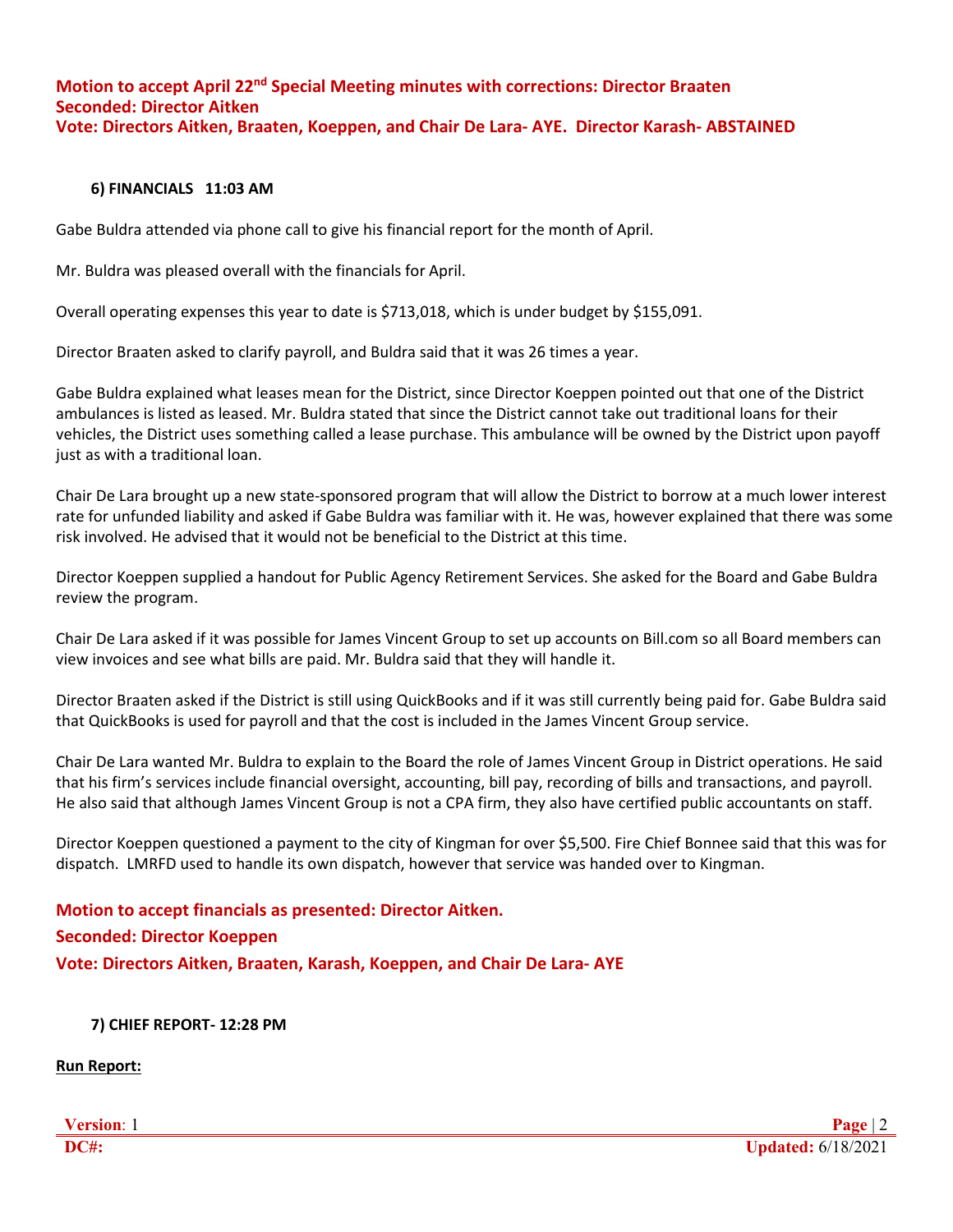AMR Transports: 0 Med Calls: 80 Dolan Transports: 51 Dolan Refusals: 3 Dolan Public Assists: 5 Fire Calls: 16 Mutual Aid Calls: 0 Highway 93 Calls: 0 Meadview Calls: 9 Meadview Transports: 8 Meadview Refusals: 1 Meadview Public Assists: 0 Meadview Coverage Days: 16

### **Meetings/Conferences/Trainings:**

Fire Chief Bonnee said he was unable to attend the MCFOA meeting due to responding to the Flag wildland fire.

Night fire training will begin soon.

Annual hose testing will begin on Saturday and take about 3 weeks to complete. Hoses are being brought down to Station 41 for the testing.

Chair De Lara asked if we should call the fire department if we see anyone burning during the current bans. Fire Chief Bonnee said yes, however LMRFD is currently not giving out citations due to issues with the courts.

#### **District Properties:**

The new garage doors for Stations 41 and 43 have been finished and installation dates will be settled in the next two weeks.

More clutter has been removed from Stations 41 and 43 as part of the cleanup effort.

### **District Vehicles:**

The new Type-3 truck received from the state has had the LMRFD decals installed and it is now in service.

The newest engine was put in service up at Station 43.

Brush Truck 416 was repaired and put back into service.

The ambulance R-435 blew the motor en route back from a call and estimates are in works to get it repaired. It is Chief Bonnee's opinion that the it is worth getting the motor replaced since the transmission and rear end had already been replaced, among other things.

Chair De Lara asked if the current problems with 4-435 was due to lack of maintenance. Fire Chief Bonnee was not certain. She then asked if more than one estimate was being obtained, and if it was worth just replacing the ambulance. Fire Chief Bonnee responded that it was not cost-effective to replace the ambulance and that multiple estimates were being sought after for the work.

Chair De Lara stated that the Board could do a Special meeting to approve the work when the estimates are obtained so

| - OPSIAP |                    |
|----------|--------------------|
| DC#      | Updated: 6/18/2021 |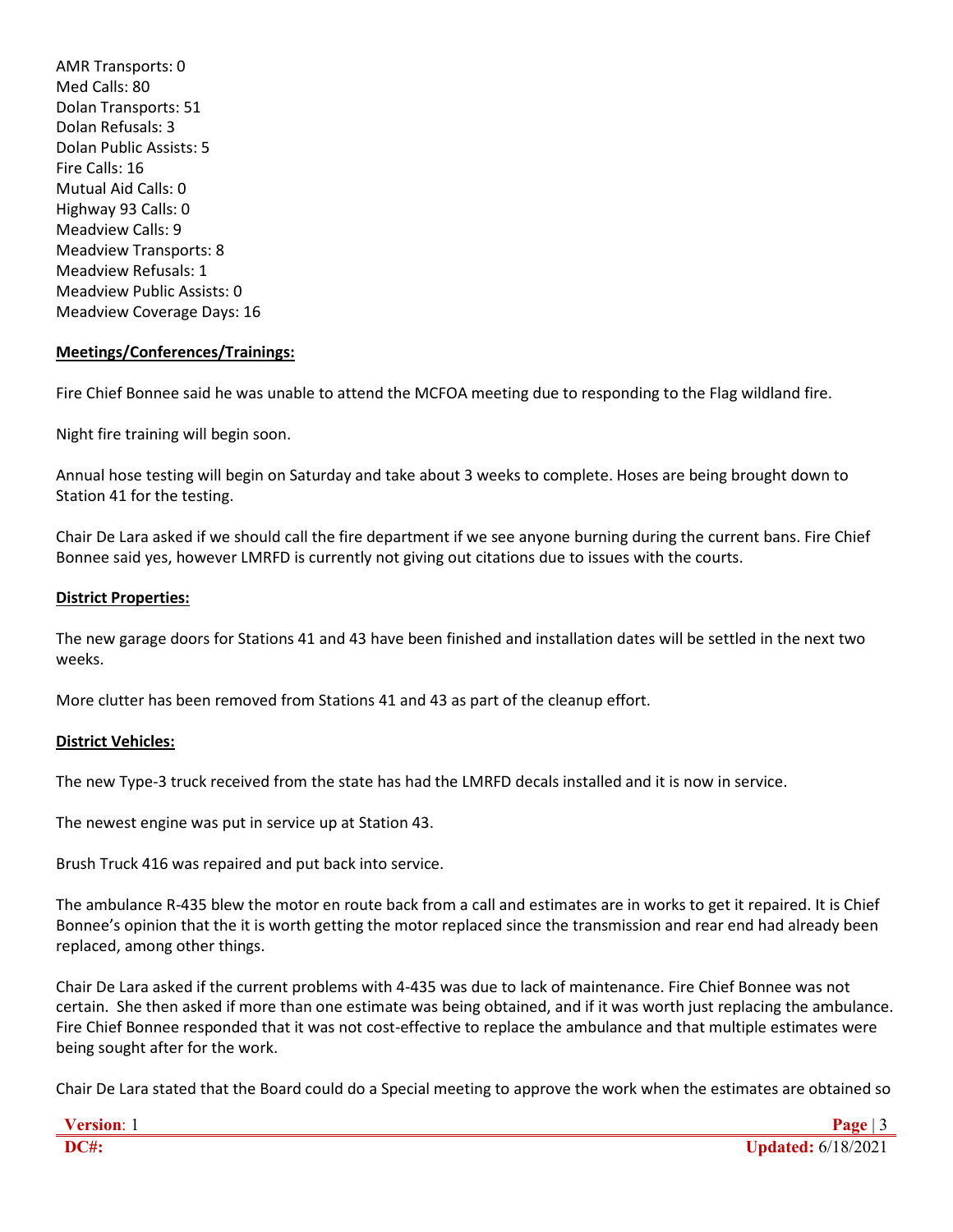work could begin as soon as possible. Fire Chief Bonnee also confirmed that it was the plan to tag this expense under the remains of this year's budget.

## **Projects in the Works:**

The new air packs received on the AFG grant have been shipped and we are awaiting delivery. New radios have arrived and are being programmed and installed in the apparatus.

Still waiting on Type 6 truck to be delivered from the state.

Billing has been submitted for LMRFD involvement in the Flag fire and we are currently expecting to be paid \$34,451.25 for that. Fire Chief Bonnee stated that none of the previous chiefs had participated in the Wildland project that this Flag fire was a part of and future payouts may meet or exceed 35K depending on how long the department remains on these fires.

The evaluation from the State for LMRFD on the Flag fire was exemplary. Copies of the evaluation are going to be provided to the Board and the public.

Fire Chief Bonnee expressed concern that there were rumors that he was stripping personnel and apparatus from the District while LMRFD responded to the Flag fire. The Fire Chief wanted to stress that the District still remained fully staffed and covered during this event.

Chair De Lara said that the residents that live in the area that the Flag fire affected are grateful, and due in part to our fire fighters' efforts those homes were saved. Fire Chief Bonnee replied that there was one deck and one well shed that sustained damage, but nothing else.

## **8) TECHNICAL COMMITTEE REPORT (Director Braaten/Ellen Rey Bower) 02:30 PM**

Ellen Rey Bower and Director Braaten presented that the Technical voted to go into Recess until September.

## **9) REGULAR SESSION- 11:38 AM**

## **a. Discussion and possible action**: Tentative adoption of 2021/2022 fiscal year budget. (Chair De Lara)

Gabe Buldra presented the LMRFD 2021/2022 budget.

- Some points of interest include a new payout from the state for tax revenue generated by marijuana sales. Gabe Buldra projects that the District will receive 15K a year annually if tax revenue holds. He stated that this was designed to pay pensions, and suggests the District use this money to pay off PSPRS.
- Director Koeppen asked why the budget for fuel was reduced considerably. Mr. Buldra answered that historically, the District only spent 30K at the very most. So he budgeted accordingly.
- Grants were also reduced to a 5K placeholder. If the District receives a small grant then it's okay to receive it with no amendment to the budget. However, if a large one comes in it is Mr. Buldra's recommendation that the Board amend the budget to accommodate it.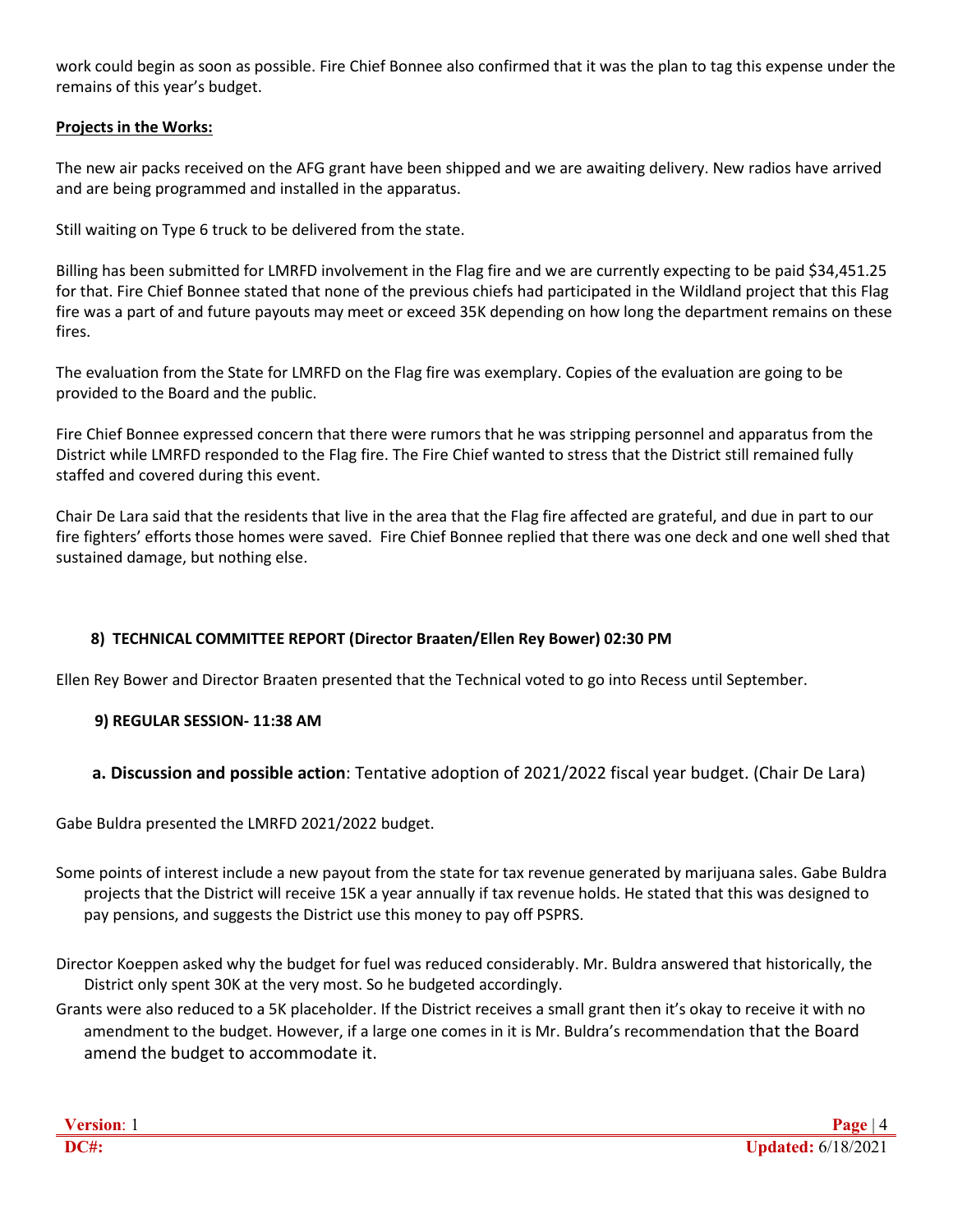- De Lara asked about workers' comp, since it's different from last year. Gabe Buldra said that it was based on actual expenses, which last year was not.
- The proposed budget will be posted to the public to review, and then a vote to accept and adopt will occur next regular Board meeting in June.

## **Motion to tentatively adopt proposed 2021/2022 budget: Director Karash Seconded: Director Aitken Vote: Directors Aitken, Braaten, Karash, Koeppen, and Chair De Lara- AYE**

**b. Discussion and possible action:** Request for proposals on auditor services. (Chair De Lara)

- De Lara said that she has some concerns about the auditor used in the past and felt it would be in the best interest of the District to obtain quotes for the 2020-2021 fiscal year. She stated that she had reached out to Mr. Buldra and asked if he knew of some auditors.
- Gabe Buldra said that James Vincent group will prepare a request for proposals summary and send them out to firms that work with fire districts. He said that the requests will have a set deadline by July  $9^{th}$ , and suspects that the District will have at least three proposals.

Chair De Lara asked what the price for last year's audit was, and Charlotte Kiffer stated that it was around 9K.

Charlotte Kiffer also asked if LMRFD owned the land that Station 41 is located on, because if so, it was not reflected on past audits. Fire Chief Bonnee responded that the District leases the land from BLM, for the amount of \$20 per year.

Chair De Lara asked to find out if the Dolan Springs Library and Chamber buildings were also on the lease.

# **Motion to place the audit of LMRFD 2020-2021 fiscal year out for bids: Director Aitken Seconded: Director Koeppen**

**Vote: Directors Aitken, Braaten, Karash, Koeppen, and Chair De Lara- AYE**

## **c**. **Discussion and possible action:** Wells Fargo line of credit request. (Chief Bonnee)

Chair De Lara explained that this line of credit was simply a renewal and there was no plans to actually use it. Gabe Buldra added that with the financial state of LMRFD, there was minimal need. However, it is good to keep in the event of unforeseen circumstances.

Chair De Lara asked who would be able to sign for this renewal, and Mr. Buldra said that the Chair can sign.

## **Motion to approve and sign the Wells Fargo Line of Credit Request: Director Braaten.**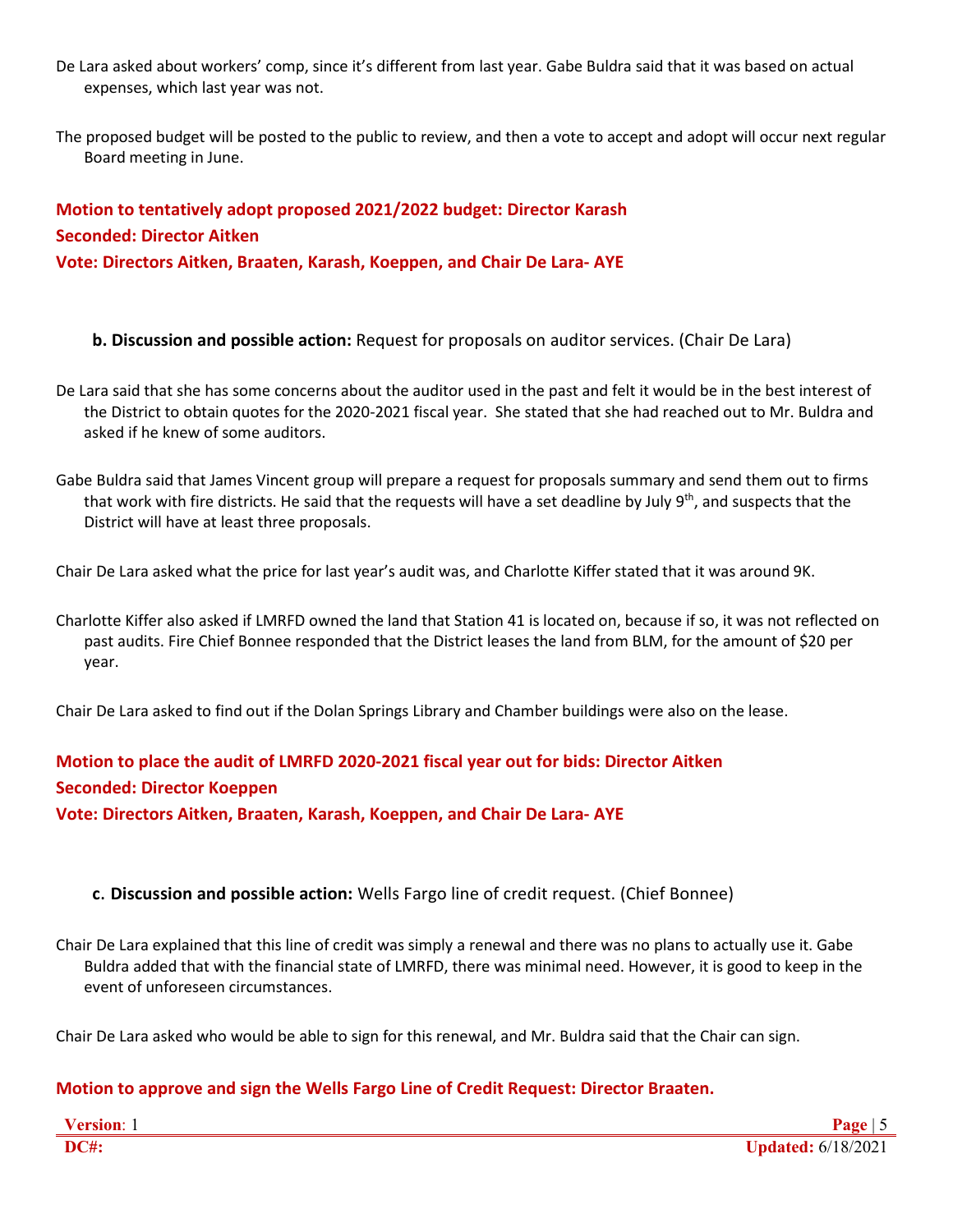### **Seconded: Director Aitken**

## **Vote: Directors Aitken, Braaten, Karash, Koeppen, and Chair De Lara- AYE**

**d. Discussion and possible action**: The possible pursuit of acquiring a loan to satisfy the unfunded liability funds for RSPS at a lower interest rate than what we are paying currently. (Chair De Lara)

Discussion for this item was covered during the Financial presentation in section 6.

### **e**. **Discussion and possible action:** Lexipol renewal. (Director Aitken)

Director Aitken explained that Lexipol generated policies and procedures for LMRFD in the past. However, with the current work done by District to overhaul LMRFD policy manuals, she felt that Lexipol's services were no longer required. Chair De Lara agreed with this opinion.

Gabe Buldra stated that he did not include Lexipol in the proposed budget.

# **Motion to discontinue the use of Lexipol services: Director Aitken Seconded: Director Braaten Vote: Directors Aitken, Braaten, Karash, Koeppen, and Chair De Lara- AYE**

### **f. Discussion and possible action:** Review of Policy and Procedure Manuals. (Chair De Lara)

- Policy and Procedure manuals were distributed to the Board via thumb drives. At this time, not everyone had time to review them. Chair De Lara requested that the manuals, including the latest AFDA manual, be available to the board through an employee portal.
- Chair De Lara asked if the removal of particular items in the manuals had been completed. Fire Chief Bonnee answered that it was done.
- Fire Chief Bonnee brought up the accrual rates for PTO. He stated that were currently offer the lowest rates in the state of Arizona and suggested that it be increased to 3.16%. This number is still very low, but better than what was stated in the previous manuals. That would amount to 4 days off a year.
- Chair De Lara was worried about the low accrual rate. Director Koeppen suggested that the Board should be supplied with a printout for suggested changes to the accrual rate before a decision was made.
- Chair De Lara asked about sick leave. Fire Chief Bonnee said that 48 hours of sick time is provided. The Board agreed that this was reasonable and fair.
	- **g. Discussion and possible action:** Labor Commission complaints. (Phyllis Aitken)

Director Aitken said that Gabe Buldra supplied paystubs for former employees in question. She said she found some inconsistencies in reported vacation time for one individual, and that there was an overpayment.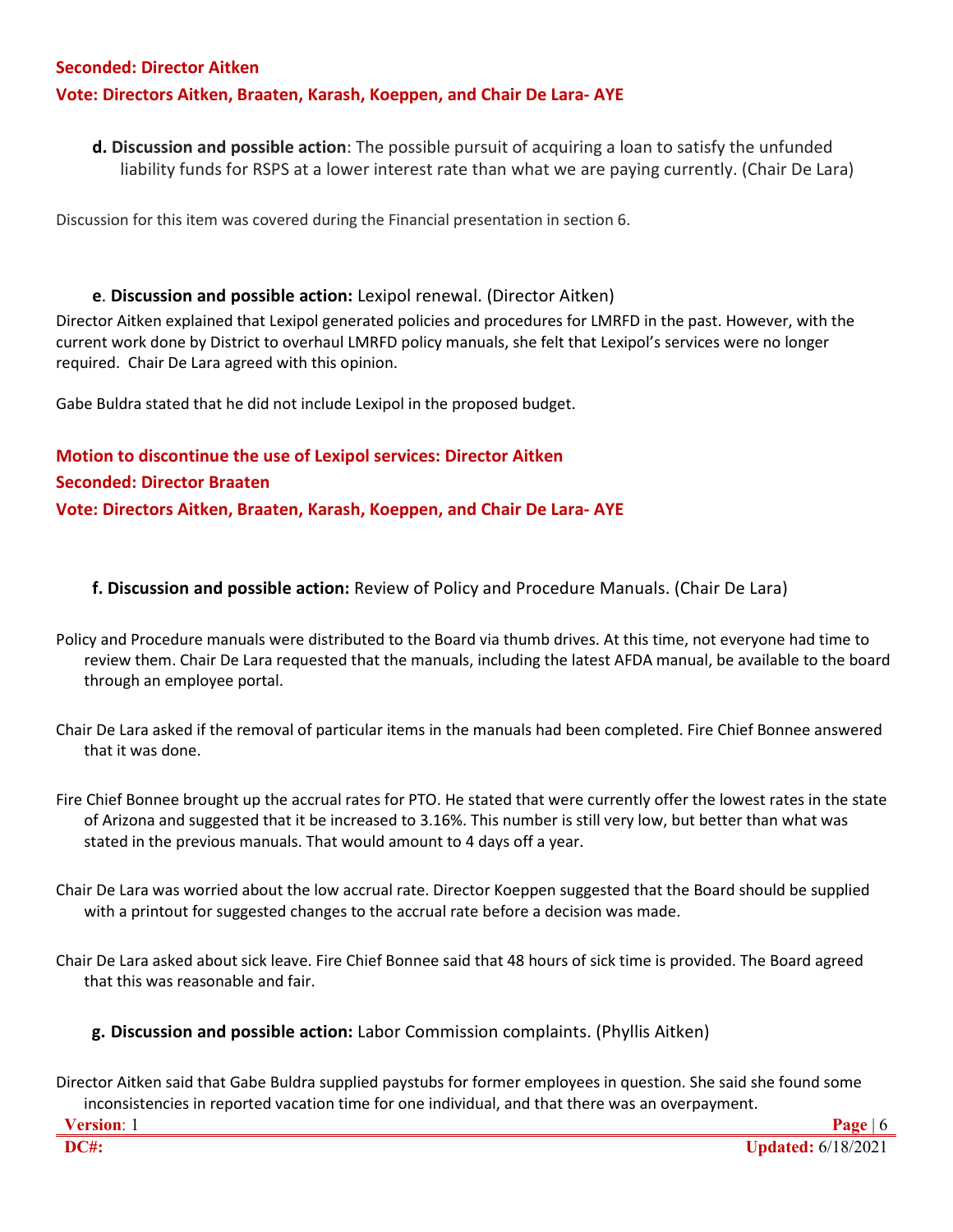Chair De Lara suggested that this discrepancy is addressed in a small claims suit.

Director Koeppen added that the Board should wait for the Labor Commission to finish their investigation before moving forward, as further documentation from them may present a stronger case.

Director Aitken then said that for another ex-employee, there was a question about sick leave.

# **Motion to wait until Labor Commission results are available before resuming discussion: Director Koeppen Seconded: Director Aitken Vote: Directors Aitken, Braaten, Karash, Koeppen, and Chair De Lara- AYE**

- **h**. **Discussion and possible action:** Email backup issues and solutions. (Chair De Lara)
- Adam Barnes of Drive By Geek was not able to be present, however briefed Chair De Lara prior to the meeting on an upcoming email disruption. She explained to the Board that Mr. Barnes has found a way to quickly and efficiently back up emails, but it will involve password resets for all affected accounts. Mr. Barnes will give notice before this occurs and be in contact with Board members to reset their passwords.

Director Aitken asked if it was necessary to back up email addresses currently in use. Glenn Gardner spoke up and said it was important to do so, as it is possible for current emails to still be permanently lost. Chair De Lara also stressed that the District was still under an AG investigation and may request access to emails- even personal ones.

There was also discussion about bringing web duties back in-house and will be investigated further.

- **i. Discussion and possible action:** Adoption of a formal policy requiring the LMRFD Fire Chief to be a CEP. (Chair De Lara)
- CEP: Certified Emergency Paramedic.
- Fire Chief Bonnee expressed that with the number of staff and apparatus, it is imperative that the Fire Chief has full certifications to fulfill any duty while out on a call. He brought up an example in the last two weeks where he was required to transport patients to the hospital himself as the other paramedic on duty was busy transporting other patients. If the Fire Chief did not have CEP certifications, then those patients would have needed to wait for transport until the paramedic on duty was able to come back and retrieve them.
- Director Karash also added that Kingman Regional Medical Center (KRMC) also enforces restrictions that prevent EMTs from performing particular duties. Fire Chief Bonnee expanded on this by saying that, as an example, paramedics are the only ones that can restock drugs on the rigs.
- Members of the public Charlotte Kiffer and Ellen Rey Bower spoke up. Kiffer stressed that it is important that LMRFD maintain a working chief and not just an administrative one. Bower agreed and suggested that it should be made policy.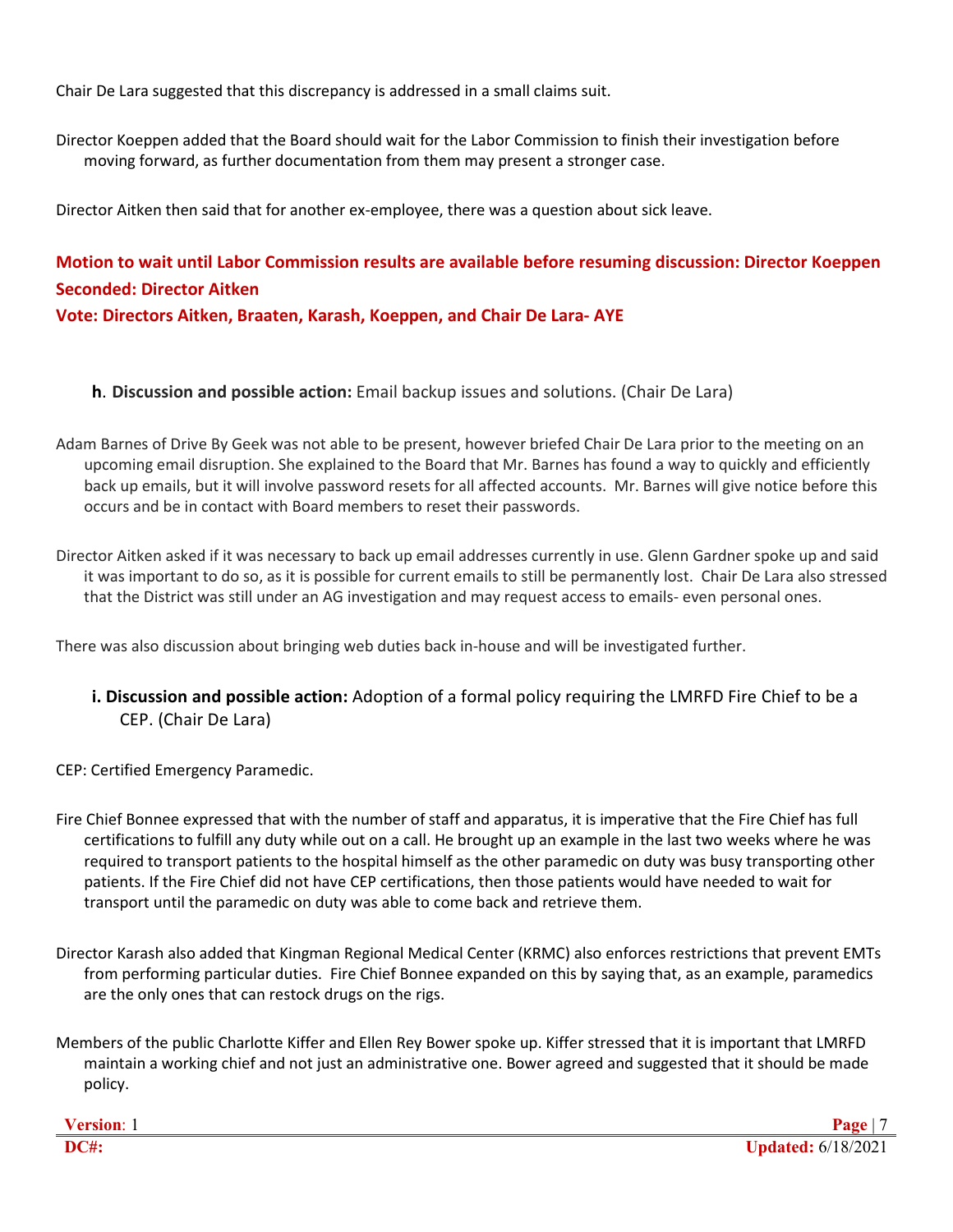Director Braaten asked what it would cost the District to employ another paramedic if the Fire Chief did not have the CEP certification. Fire Chief Bonnee said it would require two new employees at 100K total. He expanded on this by adding that to fully staff Meadview, it would cost 300K per year including paramedics.

# **Motion to adopt a formal policy to require the LMRFD Fire Chief be CEP certified: Director Koeppen Seconded: Director Aitken**

**Vote: Directors Aitken, Braaten, Karash, Koeppen, and Chair De Lara- AYE**

## **j. Discussion and possible action:** Fire Chief Bonnee performance review. (Chair De Lara)

- Performance review forms were distributed to the Board. De Lara explained that the Board members are making a decision on whether or not they approve of Bonnee as Fire Chief and whether or not to give him a pay increase up to 5%. If there are any concerns, they can be added at the bottom of the review forms. Also, if the Board wishes to read the reviews done by Bonnee's staff to help in their decision, then Director Aitken may provide them.
- Director Koeppen asked to be excused from the evaluation as she felt she did not have enough experience with Bonnee as Fire Chief to make a decision. De Lara consented and told her that if she wished to fill out a review form, she is still welcome to do so.
- Chair De Lara asked Fire Chief Bonnee if he wanted the discussions about his performance review to be in Regular session or done privately in Executive session. Bonnee said he was comfortable doing it publicly, and a T-38 form will be submitted.

## **k. Discussion and possible action:** Wildland program equipment. (Chief Bonnee)

- Fire Chief Bonnee said that there is equipment required for wildland assignments that LMRFD does not currently possess. For instance, the new radios are not useable in those kinds of environments. LMRFD was nearly kicked off the Flag fire for the lack of functioning radios, however a couple were lent to our fire fighters for the duration.
- There is a single dealer for these required radios that operates out of Vegas. Bonnee supplied a quote to the Board for 4 radios at a steep discount. De Lara asked if Bonnee suspects that we may need more radios in a year, and whether or not the District should purchase a couple extra. Fire Chief Bonnee said he will ask the dealer about it.
- The fire packs that LMRFD currently use are 25 years old and out of compliance. Fire Chief Bonnee found replacement packs along with complete clothing kits that are suitable for Wildland deployment. Director Aitken added that it may be a requirement for shirts to reflect specific information such as the designated number of the apparatus. Fire Chief Bonnee said that he could add info onto the shirts.

## **Motion to order 4 radios and 6 complete gear packs: Chair De Lara. Seconded: Director Aitken Vote: Directors Aitken, Braaten, Karash, Koeppen, and Chair De Lara- AYE**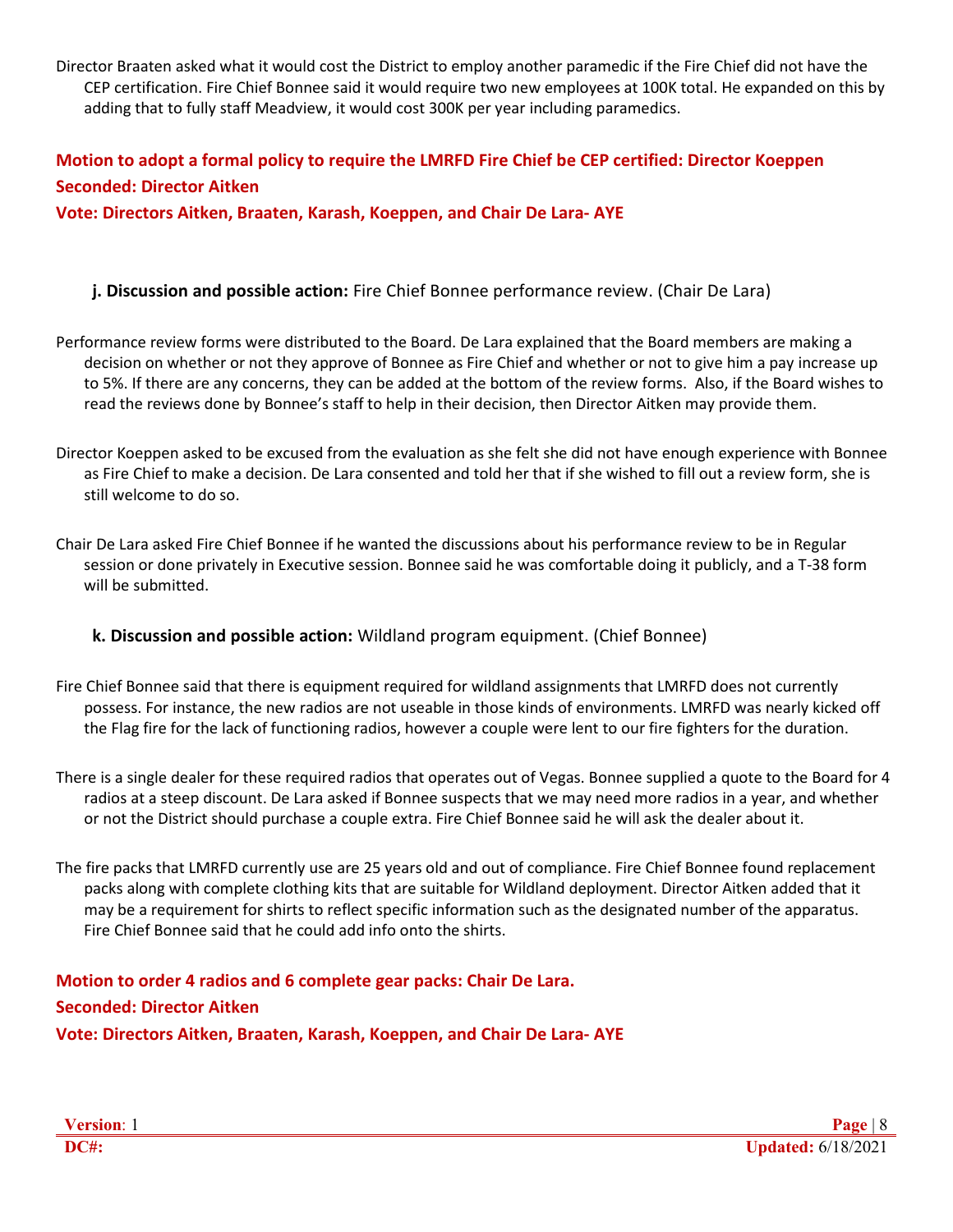**l. Discussion and possible action**: Appointing a Chairperson for the PSPRS Board. (Chair De Lara)

Chair De Lara asked Director Koeppen if she would do it, and Director Koeppen agreed.

**Motion to make Director Koeppen Chairperson for the PSPRS Board: Chair De Lara Seconded: Director Aitken Vote: Directors Aitken, Braaten, Karash, Koeppen, and Chair De Lara- AYE**

- **m. Discussion and possible action:** Regarding policy changes. (Chair De Lara)
- Chair De Lara said that the attorney supplied counsel on this matter. The attorney stated that via statute, the District cannot make a policy that requires a super majority. A majority of the quorum is the only requirement to pass any motion.
	- 10) CALL to the PUBLIC. (The Fire District Board is not permitted to discuss or take action on any item(s) that are *not on the Agenda that are raised in the call to the public. However, individual Board Members may be permitted to respond to criticism directed to them. Otherwise, the Board may direct that staff review the matter or that the matter be placed on a future agenda. The Fire District Board cannot discuss or take legal action on any issue raised during the Call to the Public due to restriction of the Open Meeting Law).*

Charlotte Kiffer wanted to express thanks to the Fire Chief for help with a CPR class held recently. Also, she would like to investigate getting a defibrillator for the facility. She expressed appreciation again and stated that she is thrilled with Fire Chief Bonnee's progress.

## **12) CONSIDERATION OF FUTURE AGENDA ITEMS.**

Specified tabled items will move to following month's Regular Meeting, unless noted otherwise and/or pending additional information.

**13.) NEXT REGULAR BOARD MEETING DATE & LOCATION.** (Subject to change, notice/announcement will be posted via District Website, if any changes occur.) **6/17/2021 at 10:00 a.m.** at the **Meadview Civic Association,** *247 Meadview Blvd, Meadview, AZ, 86444.*

**Motion to end May Regular Meeting: Director Aitken Seconded: Director Karash Vote: Directors Aitken, Braaten, Karash, Koeppen, and Chair De Lara- AYE**

Minutes prepared by: Jennifer Gardner **Date: 05/21/2021** Minutes signed/posted by:  $Date: 05/21/2021$ 

Pursuant to the Americans with Disabilities Act (ADA), the Lake Mohave Ranchos Fire District endeavors to ensure accessibility of all its programs, facilities and